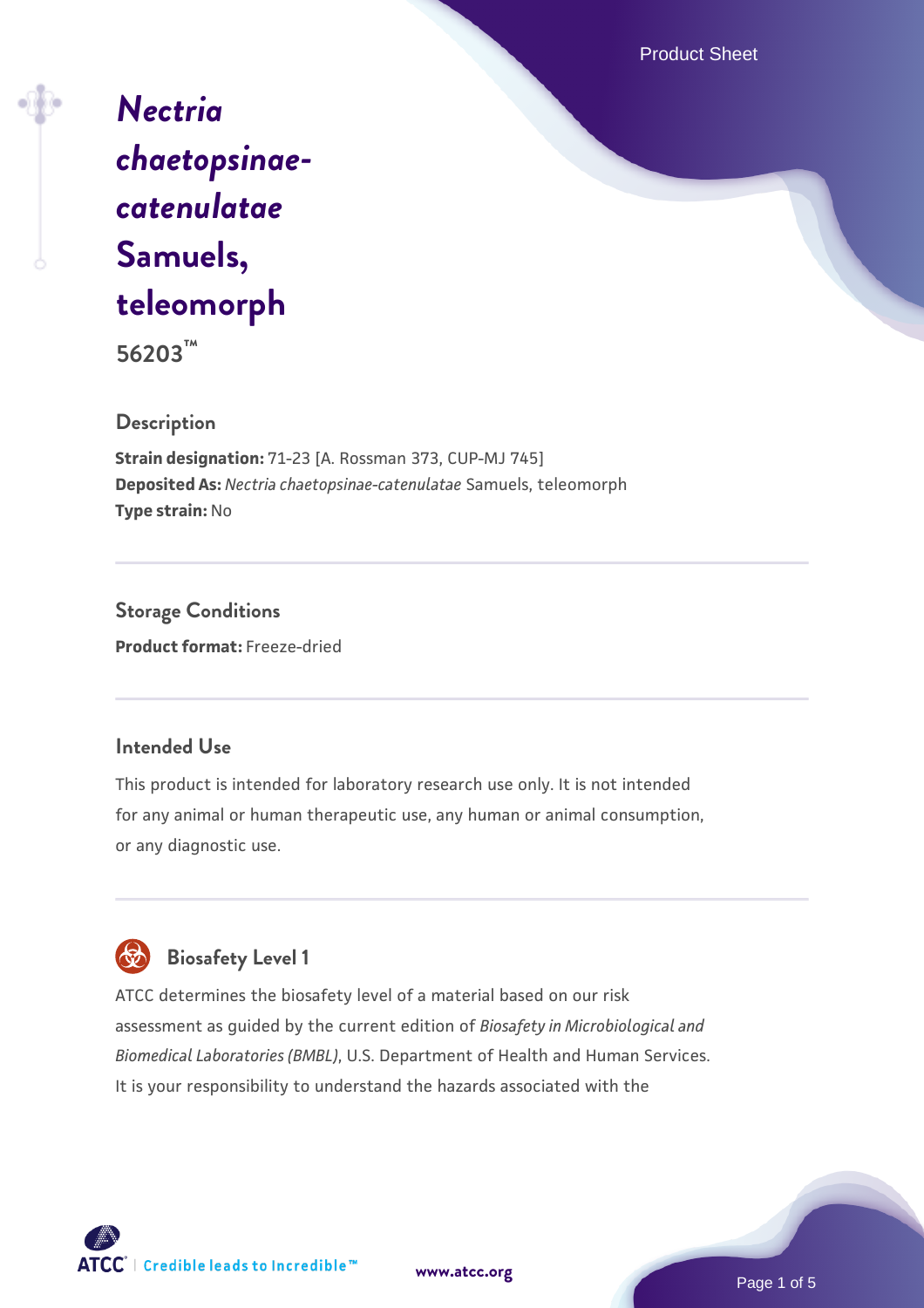# *[Nectria chaetopsinae-catenulatae](https://www.atcc.org/products/56203)* **[Samuels, teleomorph](https://www.atcc.org/products/56203) Product Sheet 56203**

material per your organization's policies and procedures as well as any other applicable regulations as enforced by your local or national agencies.

ATCC highly recommends that appropriate personal protective equipment is always used when handling vials. For cultures that require storage in liquid nitrogen, it is important to note that some vials may leak when submersed in liquid nitrogen and will slowly fill with liquid nitrogen. Upon thawing, the conversion of the liquid nitrogen back to its gas phase may result in the vial exploding or blowing off its cap with dangerous force creating flying debris. Unless necessary, ATCC recommends that these cultures be stored in the vapor phase of liquid nitrogen rather than submersed in liquid nitrogen.

# **Certificate of Analysis**

For batch-specific test results, refer to the applicable certificate of analysis that can be found at www.atcc.org.

#### **Growth Conditions**

**Medium:**  [ATCC Medium 336: Potato dextrose agar \(PDA\)](https://www.atcc.org/-/media/product-assets/documents/microbial-media-formulations/3/3/6/atcc-medium-336.pdf?rev=d9160ad44d934cd8b65175461abbf3b9) **Temperature:** 24°C

# **Material Citation**

If use of this material results in a scientific publication, please cite the material in the following manner: *Nectria chaetopsinae-catenulatae* Samuels, teleomorph (ATCC 56203)



**[www.atcc.org](http://www.atcc.org)**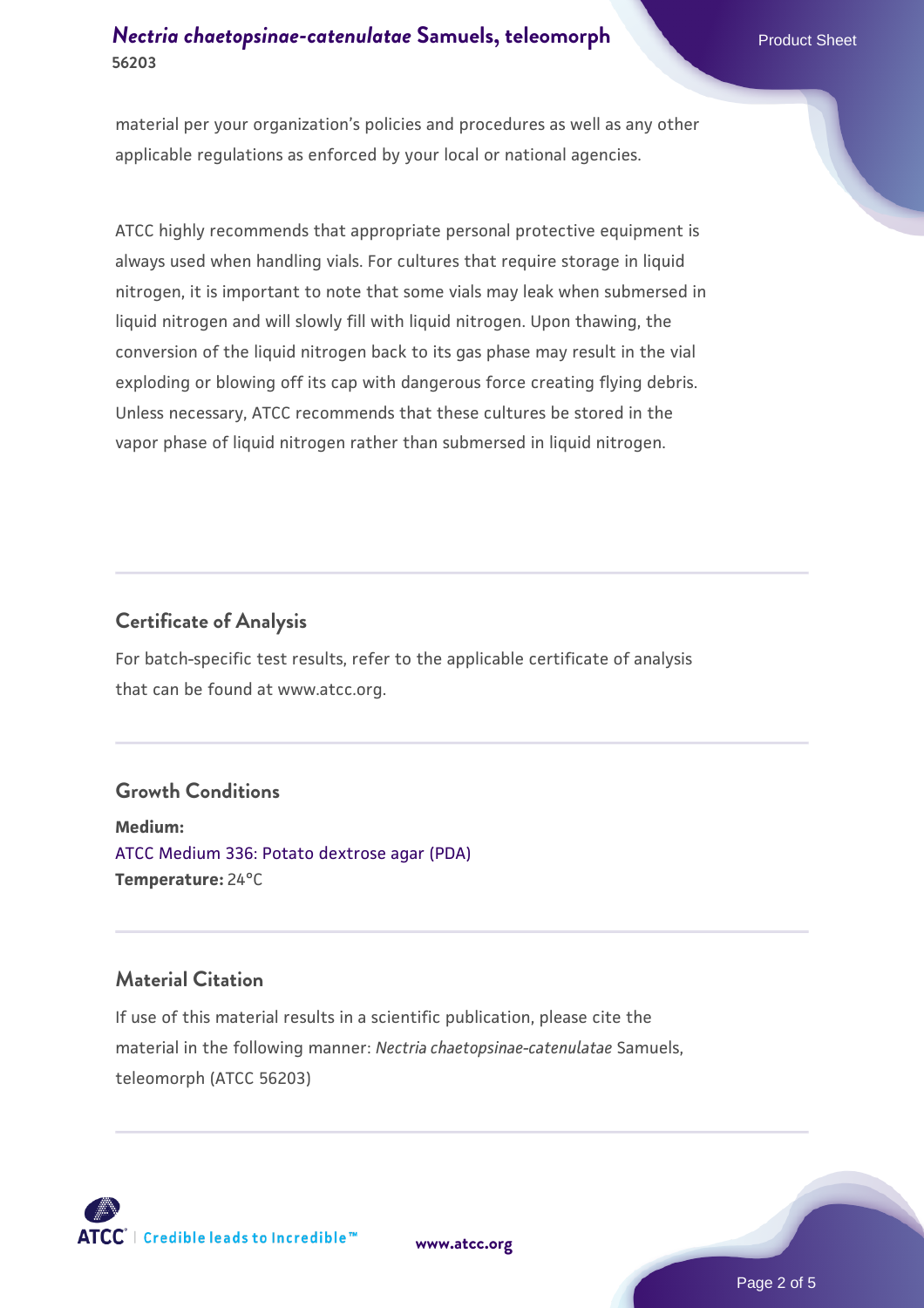#### *[Nectria chaetopsinae-catenulatae](https://www.atcc.org/products/56203)* **[Samuels, teleomorph](https://www.atcc.org/products/56203) Product Sheet 56203**

## **References**

References and other information relating to this material are available at www.atcc.org.

# **Warranty**

The product is provided 'AS IS' and the viability of ATCC® products is warranted for 30 days from the date of shipment, provided that the customer has stored and handled the product according to the information included on the product information sheet, website, and Certificate of Analysis. For living cultures, ATCC lists the media formulation and reagents that have been found to be effective for the product. While other unspecified media and reagents may also produce satisfactory results, a change in the ATCC and/or depositor-recommended protocols may affect the recovery, growth, and/or function of the product. If an alternative medium formulation or reagent is used, the ATCC warranty for viability is no longer valid. Except as expressly set forth herein, no other warranties of any kind are provided, express or implied, including, but not limited to, any implied warranties of merchantability, fitness for a particular purpose, manufacture according to cGMP standards, typicality, safety, accuracy, and/or noninfringement.

# **Disclaimers**

This product is intended for laboratory research use only. It is not intended for any animal or human therapeutic use, any human or animal consumption, or any diagnostic use. Any proposed commercial use is prohibited without a license from ATCC.

While ATCC uses reasonable efforts to include accurate and up-to-date information on this product sheet, ATCC makes no warranties or representations as to its accuracy. Citations from scientific literature and



**[www.atcc.org](http://www.atcc.org)**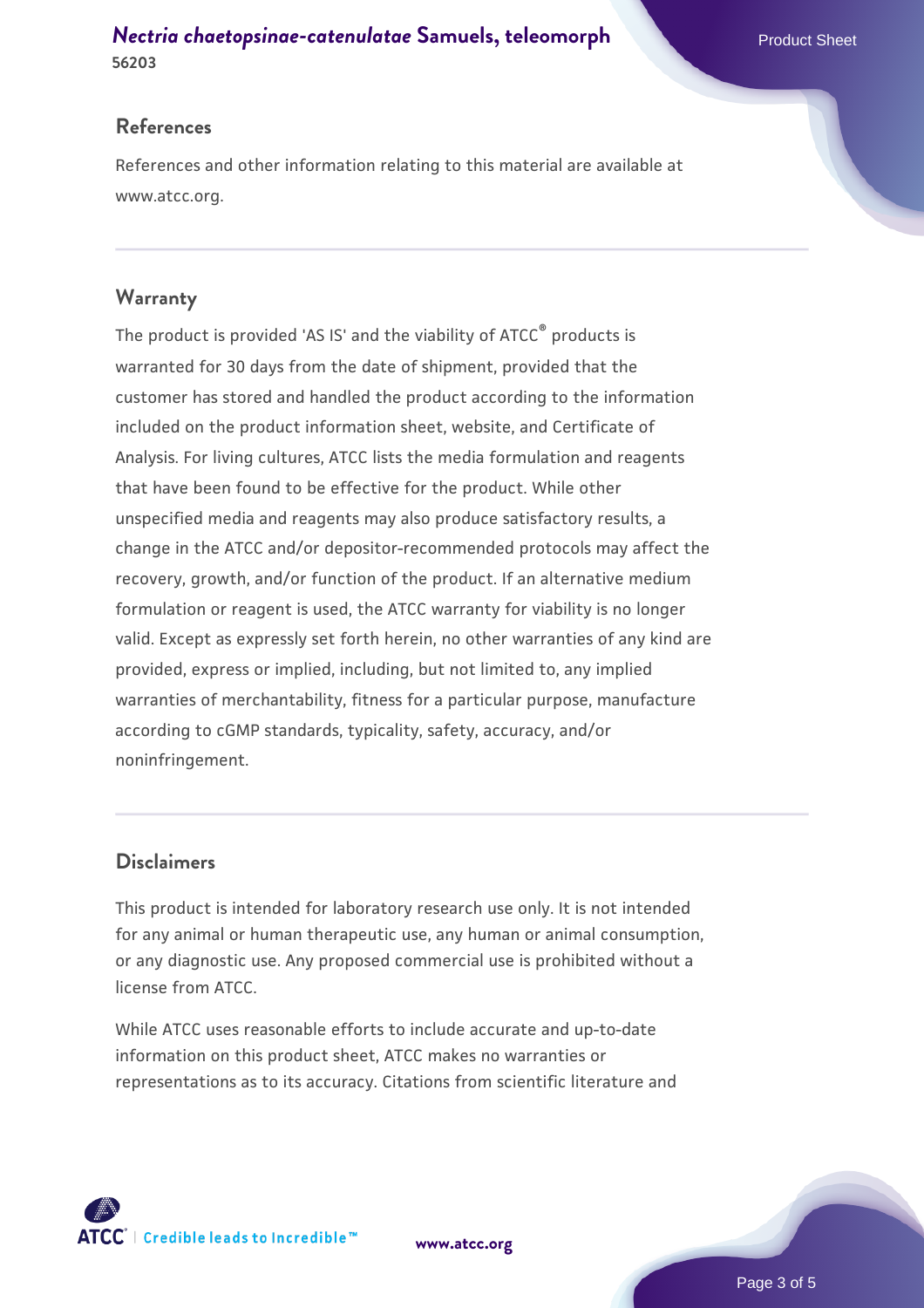patents are provided for informational purposes only. ATCC does not warrant that such information has been confirmed to be accurate or complete and the customer bears the sole responsibility of confirming the accuracy and completeness of any such information.

This product is sent on the condition that the customer is responsible for and assumes all risk and responsibility in connection with the receipt, handling, storage, disposal, and use of the ATCC product including without limitation taking all appropriate safety and handling precautions to minimize health or environmental risk. As a condition of receiving the material, the customer agrees that any activity undertaken with the ATCC product and any progeny or modifications will be conducted in compliance with all applicable laws, regulations, and guidelines. This product is provided 'AS IS' with no representations or warranties whatsoever except as expressly set forth herein and in no event shall ATCC, its parents, subsidiaries, directors, officers, agents, employees, assigns, successors, and affiliates be liable for indirect, special, incidental, or consequential damages of any kind in connection with or arising out of the customer's use of the product. While reasonable effort is made to ensure authenticity and reliability of materials on deposit, ATCC is not liable for damages arising from the misidentification or misrepresentation of such materials.

Please see the material transfer agreement (MTA) for further details regarding the use of this product. The MTA is available at www.atcc.org.

#### **Copyright and Trademark Information**

© ATCC 2021. All rights reserved. ATCC is a registered trademark of the American Type Culture Collection.

#### **Revision**

This information on this document was last updated on 2021-05-19



**[www.atcc.org](http://www.atcc.org)**